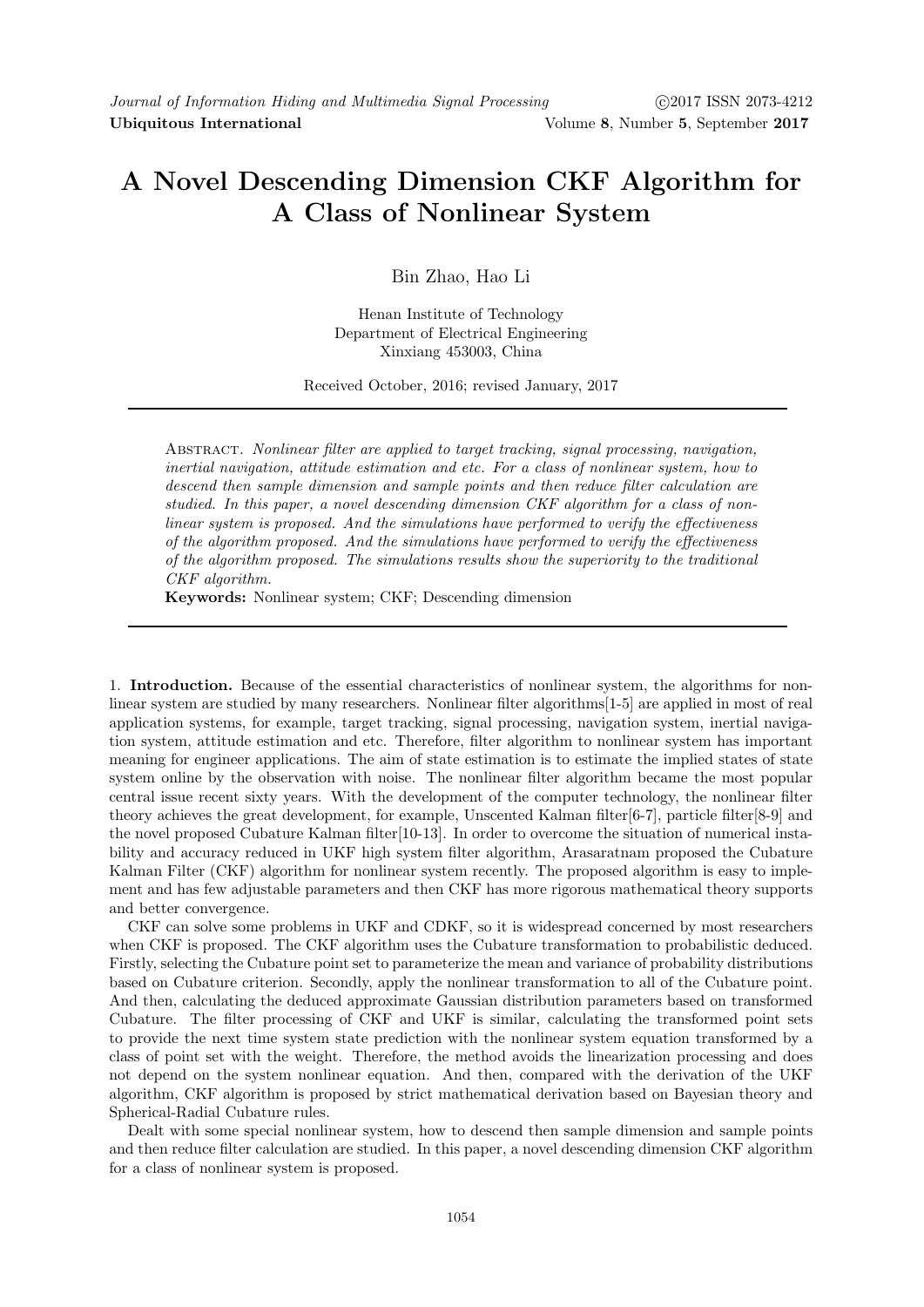## 2. Problem Statement. Consider the nonlinear Gaussian system as follows:

$$
x_{k+1} = f(x_k) + \Gamma_k w_k \tag{1}
$$

$$
y_k = h(x_k) + v_k \tag{2}
$$

Where,  $x_k \in R^n$  is the system state,  $y_k \in R^m$  is the system measure,  $f(\cdot)$  and  $h(\cdot)$  is the system nonlinear transfer function and measurement function respectively,  $\Gamma_k$  is  $n \times p$  dimension noise input matrix,  $w_k \in R^p$  is the system noise,  $v_k \in R^m$  is the measure noise,  $w_k \in R^p$  and  $v_k \in R^m$  are all the Gaussian white noise and irrelevant, the statistical properties are as follows:

 $E(w_k) = q_k$ ,  $Cov(w_k, w_j) = Q_k \delta_{kj}$ 

 $E(v_k) = r_k$ ,  $Cov(v_k, v_j) = R_k \delta_{kj}$ 

 $Q_k$  is the non-negative definite symmetric matrix,  $R_k$  is the definite symmetric matrix,  $\delta_{kj}$ .. is kronecker- $\delta$  function.

If the state posterior probability density function can be calculated, and then the statistical properties and different properties filter algorithms can be proposed by state probability density function and various estimation rules and approximation methods respectively. Therefore, calculating the state posterior probability density function is pivotal theoretically. However, the Bayesian estimation method in a recursive manner to calculate state posterior probability density function is accepted by many scholars and as the core idea of many filter algorithms. The idea of Bayesian recursive algorithm obtains  $p(x_{k+1} | Y^{k+1})$ by prediction update and measure update processing when measure  $y_{k+1}$  at is known if state posterior probability density function  $p(x_k | Y^k)$  at time is known and  $Y^{k+1} = \{y_1, y_2, \dots, y_{k+1}\}.$  Where, the prediction updates are state posterior probability density function  $p(x_k | Y^k)$  and one step state transition probabilities  $p(x_{k+1} | x_k)$ . And the one step prediction probability density function can be obtained as follows:

$$
p(x_{k+1} | Y^k) = \int p(x_k | Y^k) p(x_{k+1} | x_k) dx_k
$$
\n(3)

When one step prediction probability density function and the measure  $y_{k+1}$  are known, the measure update can be obtained. Therefore, the posterior probability density function  $p(x_{k+1} | Y^{k+1})$  of  $x_{k+1}$  is:

$$
p(x_{k+1} | Y^{k+1}) = \frac{1}{c_{k+1}} p(x_{k+1} | Y^k) p(y_{k+1} | x_{k+1})
$$
\n(4)

Where,

$$
c_{k+1} = \int p(x_{k+1} | Y^k) p(y_{k+1} | x_{k+1}) dx_{k+1}
$$
\n(5)

The meaning of Bayesian recursive algorithm is to find a method that converting from the probability density function obtained to the recursive mode theoretically. Therefore, the Bayesian estimation aims to guide the nonlinear filter algorithm based on the recursive mode. Therefore, the CKF algorithm based on spherical-radial rule can be realized as follows:

**Time Update:** On the assumptions that the posterior density function  $p(x_{k-1}) = N(\hat{x}_{k-1|k-1}, P_{k-1|k-1})$ at time is known, disintegration the error covariance  $P_{k-1|k-1}$  by Cholesky:

$$
P_{k-1|k-1} = S_{k-1|k-1} S_{k-1|k-1}^T
$$
\n(6)

Calculate then Cubature points  $(i = 1, 2, ..., m, m = 2n)$ :

$$
X_{i,k-1|k-1} = S_{k-1|k-1}\xi_i + \hat{x}_{k-1|k-1} \tag{7}
$$

Mapping the Cubature points by the state equation:

$$
X_{i,k|k-1}^* = f(X_{i,k-1|k-1})
$$
\n(8)

Estimation the state prediction value at time :

$$
\hat{x}_{k|k-1} = \frac{1}{m} \sum_{i=1}^{m} X_{i,k|k-1}^* \tag{9}
$$

Estimation the state error covariance prediction value at time :

$$
P_{k|k-1} = \frac{1}{m} \sum_{i=1}^{m} X_{i,k|k-1}^* X_{i,k|k-1}^{*T} - \hat{x}_{k|k-1} \hat{x}_{k|k-1}^T + Q_{k-1}
$$
(10)

Measurement Update: Disintegration  $P_{k|k-1}$  by Cholesky:

$$
P_{k|k-1} = S_{k|k-1} S_{k|k-1}^T
$$
\n(11)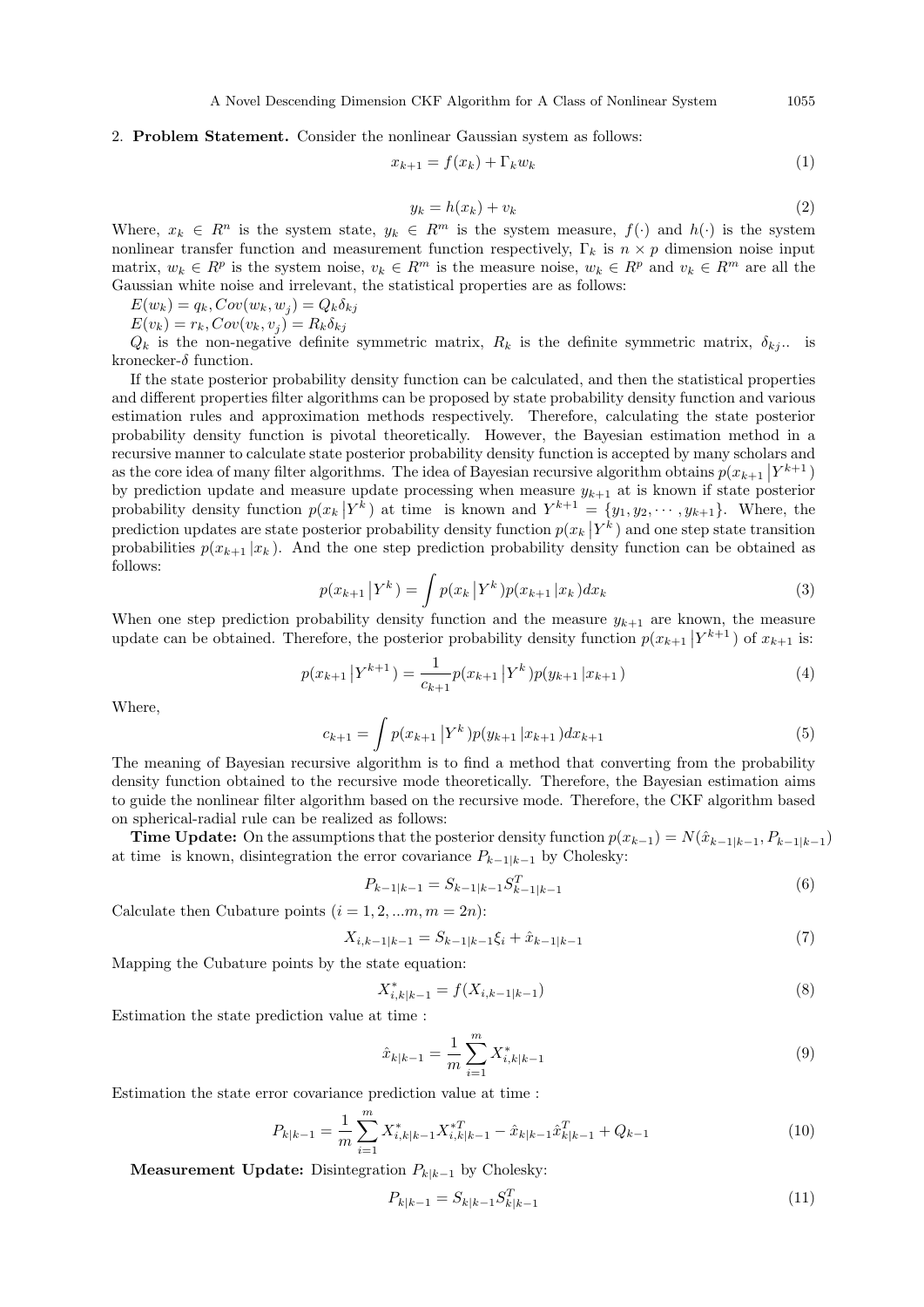1056 B. Zhao, and H. Li

Calculate the Cubature points  $(i = 1, 2, ..., m, m = 2n)$ :

$$
X_{i,k|k-1} = S_{k|k-1}\xi_i + \hat{x}_{k|k-1} \tag{12}
$$

Mapping the Cubature points by measurement equation:

$$
Z_{i,k|k-1} = h(X_{i,k|k-1})
$$
\n(13)

Estimation the measurement prediction at time :

$$
\hat{z}_{k|k-1} = \frac{1}{m} \sum_{i=1}^{m} Z_{i,k|k-1}
$$
\n(14)

Estimation the autocorrelation covariance matrix:

$$
P_{zz,k|k-1} = \frac{1}{m} \sum_{i=1}^{m} Z_{i,k|k-1} Z_{i,k|k-1}^T - \hat{z}_{k|k-1} \hat{z}_{k|k-1}^T + R_k
$$
\n(15)

Estimation correlation covariance matrix:

$$
P_{xz,k|k-1} = \frac{1}{m} \sum_{i=1}^{m} X_{i,k|k-1} Z_{i,k|k-1}^T - \hat{x}_{k|k-1} \hat{z}_{k|k-1}^T
$$
\n(16)

Estimation the Kalman gain:

$$
W_k = P_{xz,k|k-1} P_{zz,k|k-1}^{-1}
$$
\n(17)

The state prediction value at time :

$$
\hat{x}_{k|k} = \hat{x}_{k|k-1} + W_k(z_k - \hat{z}_{k|k-1})
$$
\n(18)

The state error covariance estimation at time :

$$
P_{k|k} = P_{k|k-1} - W_k P_{zz,k|k-1} W_k^T
$$
\n(19)

From the procedure of the CKF algorithm, we can know that CKF algorithm realizes based on sphericalradial rule of the nonlinear Gaussian filter.

3. Descending dimension CKF algorithm. A class of nonlinear system for system  $(1)-(2)$  is as follows:

$$
x_{k+1} = F_k(\xi_k)x_k + g_k(\xi_k) + w_k
$$
\n(20)

$$
y_k = H_k x_k + v_k \tag{21}
$$

Where,  $\xi_k$  is the previous l of state  $x_k$ , that is

$$
x_k = \left[\xi_k^T, \eta_k^T\right]^T. \ E[w_k] = 0, \ E[v_k] = 0 \ Cov[w_k, w_j] = Q_k \delta_{k,j}, \ Cov[v_k, v_j] = R_k \delta_{k,j} \ Cov[w_k, v_j] = 0
$$

 $k = [S_k, \eta_k]$  :  $E[w_k] = 0$ ,  $E[v_k] = 0$  Co $v_i(w_k, w_j] = \mathcal{C}_k v_{k,j}$ , Co $v_i(v_k, v_j] = n_k v_{k,j}$  Co $v_i(w_k, v_j] = 0$ <br>The system filter equation is as follows if  $\hat{x}_{k/k-1}$  and  $P_{k/k-1}^x$  can be obtained when the statistical properties  $(\hat{x}_{k-1}, P_{k-1})$  of state x at time  $k-1$  are known:

$$
P_{k/k-1} = P_{k/k-1}^x + Q_{k-1}
$$
\n(22)

$$
K_k = P_{k/k-1} H_k (H_k P_{k/k-1} H_k^T + R_k)^{-1}
$$
\n(23)

$$
\hat{x}_k = \hat{x}_{k/k-1} + K_k(y_k - H_k \hat{x}_{k/k-1})
$$
\n(24)

$$
P_k = (I - K_k H_k) P_{k/k - 1}
$$
\n(25)

That needs to obtain  $2n$  samples for state x if by applying the regular CKF algorithm for solving  $\hat{x}_{k/k-1}$  and  $P_{k/k-1}^x$ ,  $\hat{x}_{k/k-1}$  and  $P_{k/k-1}^x$  are the Gaussian integral with respect to  $\xi_{k-1}$ :

$$
\hat{x}_{k/k-1} = \int \Phi_{k-1}(\xi_{k-1}) N(\xi_{k-1}; \hat{\xi}_{k-1}, P_{k-1}^{\xi}) d\xi_{k-1}
$$
\n(26)

$$
P_{k/k-1}^{x} = \int \Psi_{k-1}(\xi_{k-1}) N(\xi_{k-1}; \hat{\xi}_{k-1}, P_{k-1}^{\xi}) d\xi_{k-1} - \hat{x}_{k/k-1} \hat{x}_{k/k-1}^{T}
$$
(27)

Where,

$$
\Phi_{k-1}(\xi_{k-1}) = F_{k-1}(\xi_{k-1}) \left( \hat{x}_{k-1} + S_{k-1} \begin{bmatrix} (S_{k-1}^{\xi})^{-1} (\xi_{k-1} - \hat{\xi}_{k-1}) \\ 0 \end{bmatrix} \right) + g_{k-1}(\xi_{k-1}) \tag{28}
$$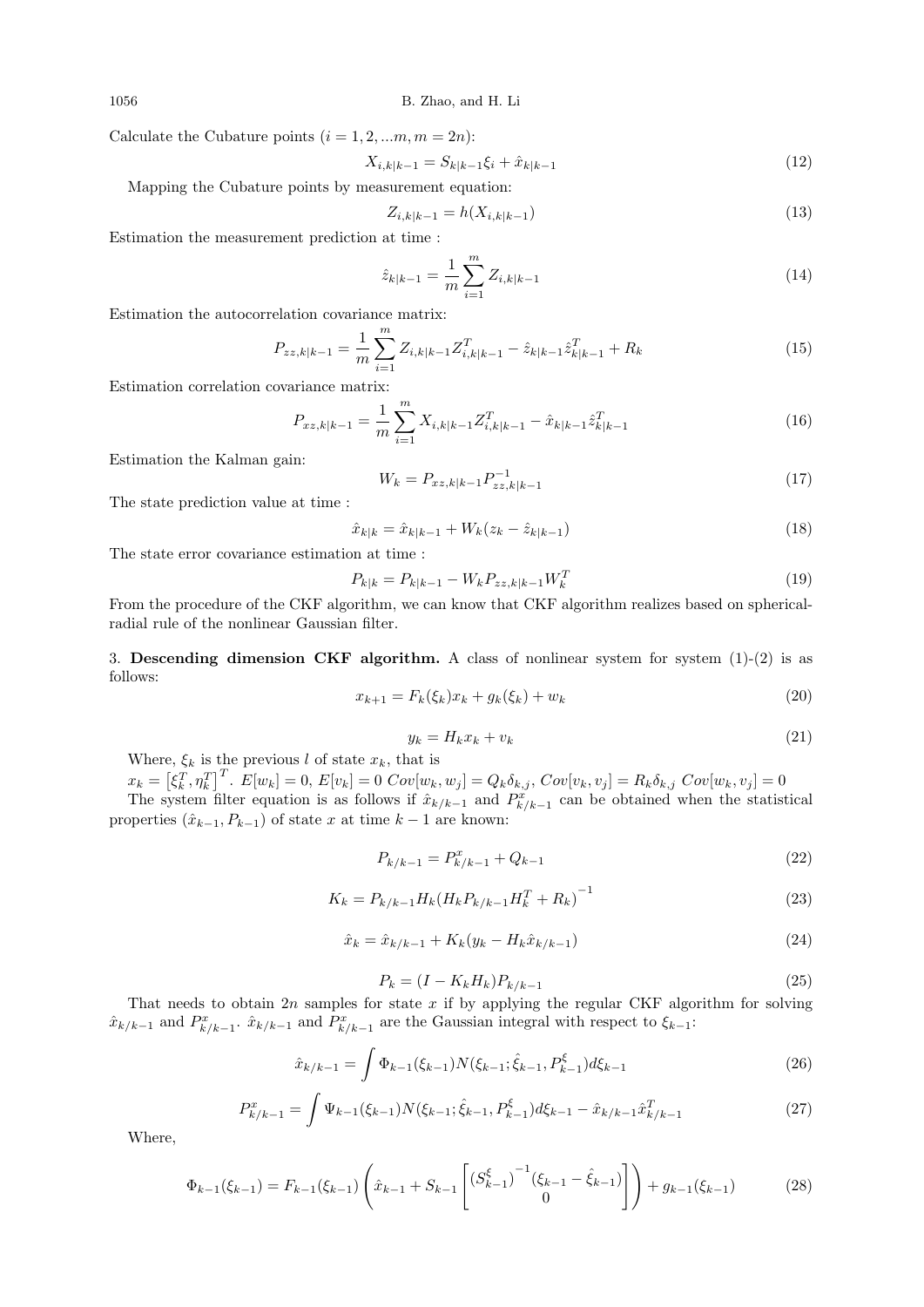A Novel Descending Dimension CKF Algorithm for A Class of Nonlinear System 1057

$$
\Psi_{k-1}(\xi_{k-1}) = \Phi_{k-1}(\xi_{k-1})\Phi_{k-1}^T(\xi_{k-1}) + F_{k-1}(\xi_{k-1})S_{k-1} \begin{bmatrix} 0 & 0 \ 0 & I_{n-l} \end{bmatrix} S_{k-1}^T F_{k-1}^T(\xi_{k-1})
$$
(29)

It needs 2l sample points for  $\xi_{k-1}$  in order to approximate the formula (26)-(27) based on sphericalradial rule because  $\xi_{k-1}$  is l dimensions vector, therefore,

$$
\begin{cases} \chi_{k-1}^{i} = \hat{\xi}_{k-1} - \left[ \sqrt{l P_{k-1}^{\xi}} \right]_{i} & i = 1, \cdots, l \\ \chi_{k-1}^{i} = \hat{\xi}_{k-1} + \left[ \sqrt{l P_{k-1}^{\xi}} \right]_{i} & i = l+1, \cdots, 2l \end{cases}
$$
\n(30)

$$
\hat{x}_{k/k-1} = \frac{1}{2l} \sum_{i=1}^{2l} \Phi_{k-1}(\chi_{k-1}^i)
$$
\n(31)

$$
P_{k/k-1}^x = \frac{1}{2l} \sum_{i=1}^{2l} \Psi_{k-1}(\chi_{k-1}^i) - \hat{x}_{k/k-1}\hat{x}_{k/k-1}^T
$$
 (32)

The formulas above (22)-(25) constitute the whole descending dimension CKF algorithm. Consider the measurement is nonlinear mode as follows:

$$
x_{k+1} = F_k(\xi_k)x_k + g_k(\xi_k) + w_k
$$
\n(33)

$$
y_k = H_k(\varsigma_k)x_k + v_k \tag{34}
$$

Where,  $\xi_k$  is as the system (20)-(21),  $\varsigma_k$  is the s elements of state  $x_k$  not the previous s elements, therefore,

$$
x_k = [x_{k,1}, \cdots, s_{k,1}, \cdots, s_{k,2}, \cdots, s_{k,s}, \cdots, x_{k,n}]^T
$$
\n(35)

The descending filter algorithm of the system above is complicated; it can be preceded as two steps. Step 1: State estimation. That is to obtain  $\hat{x}_{k/k-1}$  and  $\hat{P}_{k/k-1}$ . Step 2: State update. Regulating the elements order of  $x_k$  makes  $x'_k = [\zeta_k^T, \zeta_k^T]^T$  and regulating  $P_{k/k-1}$ ,  $H_k(\zeta_k)$  as  $P'_{k/k-1}$ ,  $H'_{k}(\zeta_k)$  corresponding. Therefore,  $\hat{x}'_k$  and  $P'_{k}$  can be obtained as the following formulas if  $\hat{y}_{k/k-1}, P^{xy}_{k/k}$  $\sum_{k/k-1}^{xy}$  and  $P_k^y$  $k/k-1$ are known:

$$
P_k^y = P_{k/k-1}^y + R_k \tag{36}
$$

$$
K_k = P_{k/k-1}^{xy} (P_k^y)^{-1}
$$
\n(37)

$$
\hat{x}'_k = \hat{x}'_{k/k-1} + K_k(y_k - \hat{y}_{k/k-1})
$$
\n(38)

$$
P'_{k} = P'_{k/k-1} - K_{k} (P_{k}^{y})^{-1} K_{k}^{T}
$$
\n(39)

And then,

$$
\hat{y}_{k/k-1} = \int H'_{k}(\varsigma_{k}) \Theta_{k}(\varsigma_{k}) N(\varsigma_{k}; \hat{\varsigma}_{k/k-1}, P_{k/k-1}^{\varsigma}) d\varsigma_{k}
$$
\n(40)

$$
P_{k/k-1}^{y} = \int H'_{k}(\varsigma_{k}) \Omega_{k}(\varsigma_{k}) (H'_{k}(\varsigma_{k}))^{T} N(\varsigma_{k}; \hat{\varsigma}_{k/k-1}, P_{k/k-1}^{\varsigma}) d\varsigma_{k} - \hat{y}_{k/k-1} \hat{y}_{k/k-1}^{T}
$$
(41)

$$
P_{k/k-1}^{xy} = \int \Omega_k(\varsigma_k) (H'_{k}(\varsigma_k))^T N(\varsigma_k; \hat{\varsigma}_{k/k-1}, P_{k/k-1}^{\varsigma}) d\varsigma_k - \hat{x}_{k/k-1}^{\prime} \hat{y}_{k/k-1}^T
$$
(42)

$$
\Theta_k(\varsigma_k) = \hat{x}'_{k/k-1} + S_{k/k-1} \begin{bmatrix} (S^{\varsigma}_{k/k-1})^{-1} (\varsigma_k - \hat{\varsigma}_{k/k-1})\\ 0 \end{bmatrix}
$$
(43)

$$
\Omega_k(\varsigma_k) = \Theta_k(\varsigma_k)\Theta_k^T(\varsigma_k) + S_{k/k-1} \begin{bmatrix} 0 & 0 \\ 0 & I_t \end{bmatrix} S_{k/k-1}^T
$$
\n(44)

Approximation for formulas (40)-(42) based on spherical-radial rule:

$$
\begin{cases}\n\varsigma_{k/k-1}^{i} = \hat{\varsigma}_{k/k-1} - \left[\sqrt{sP_{k/k-1}^{s}}\right]_{i} & i = 1, \cdots, s \\
\varsigma_{k/k-1}^{i} = \hat{\varsigma}_{k/k-1} + \left[\sqrt{sP_{k/k-1}^{s}}\right]_{i} & i = l+1, \cdots, 2s\n\end{cases}
$$
\n(45)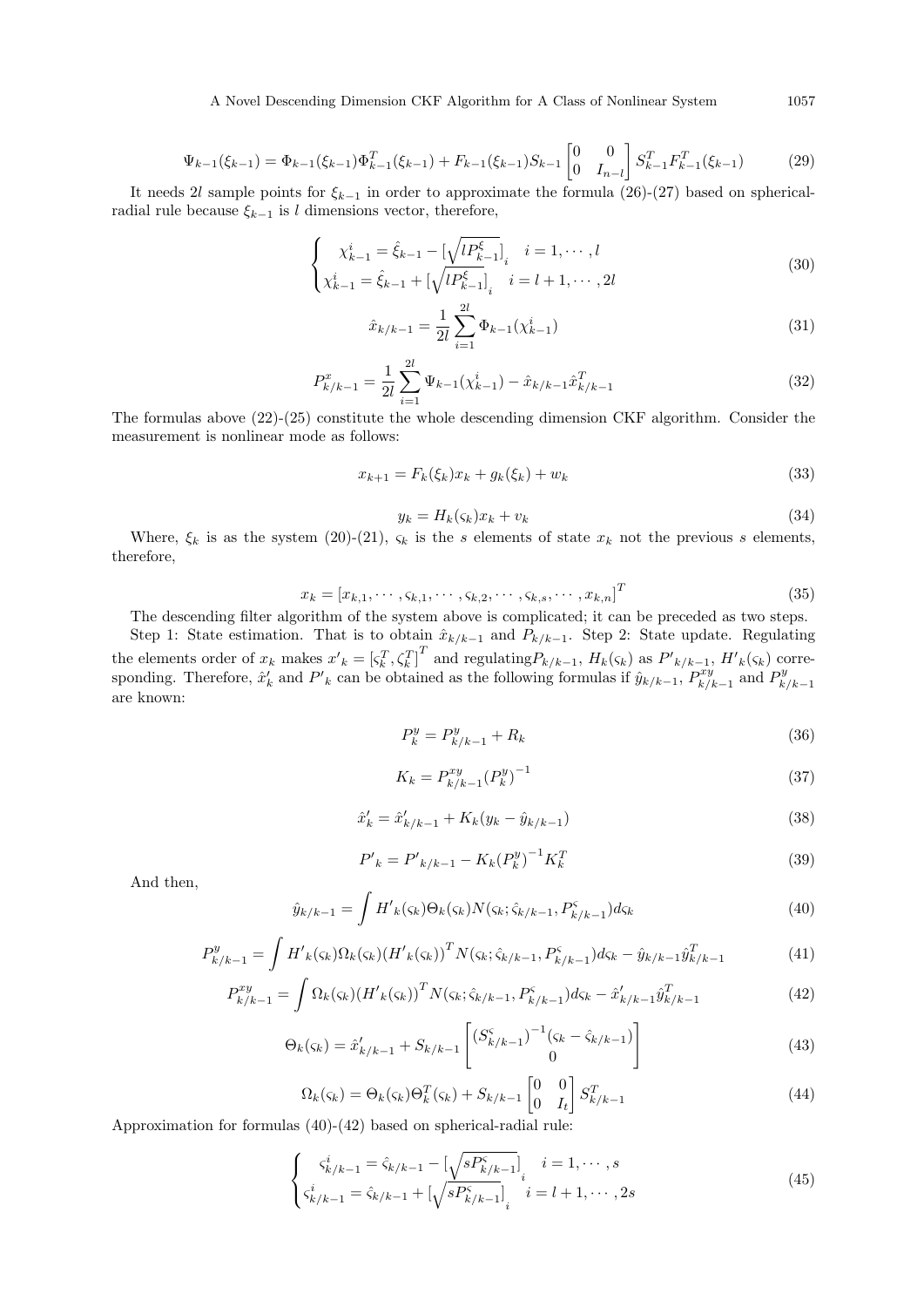$$
\hat{y}_{k/k-1} = \frac{1}{2s} \sum_{i=1}^{2s} H'_{k}(\zeta_{k/k-1}^{i}) \Theta(\zeta_{k/k-1}^{i})
$$
\n(46)

$$
P_{k/k-1}^{y} = \frac{1}{2s} \sum_{i=1}^{2s} H_k(\varsigma_{k/k-1}^{i}) \Omega_k(\varsigma_{k/k-1}^{i}) (H_k'(\varsigma_{k/k-1}^{i}))^T - \hat{y}_{k/k-1} \hat{y}_{k/k-1}^T
$$
\n(47)

$$
P_{k/k-1}^{xy} = \frac{1}{2s} \sum_{i=1}^{2s} \Omega_k(\zeta_{k/k-1}^i) (H_k'(\zeta_{k/k-1}^i))^T
$$
\n(48)

The  $\hat{x}'_k$  and  $P'_{k}$  can be solved by integrating (36)-(39) and then regulating them as  $\hat{x}_k$  and  $P_k$ . Therefore, the whole descending dimension CKF algorithm proposed for a class of nonlinear system can be seen as the formula derived above.

Compared with the regular CKF algorithm, the sample vector dimension of descending dimension CKF algorithm reduce from n to l, the sample points reduce from  $2n$  to  $2l$  in state step prediction. The sample vector dimension reduces from  $n$  to  $s$ , sample points reduce from  $2n$  to  $2s$ . Therefore, the algorithm computing load is improved. Besides, the estimation method applies for the spherical-radial rule to approximate the posterior mean and covariance, so the estimation accuracy can reach third-order Taylor series. Therefore, the algorithm proposed is more accuracy than the traditional algorithm.

4. Simulations and analysis. The simulation is performed on this section to illustrate the effective of the algorithm proposed. The nonlinear system is as follows:

$$
\begin{cases}\nz_k = \frac{z_{k-1}}{2} + \frac{25z_{k-1}}{1+z_{k-1}^2} + 8\cos(1.2(k-1)) + r_{k-1} \\
x_k = Ax_{k-1} + Bz_k + w_k \\
y_k = Cx_k + v_k\n\end{cases} \tag{49}
$$

Where, the means of  $r_k, w_k, v_k$  are zero respectively and  $r_k, w_k, v_k$  are Gaussian white noise with the variances  $Q_r, Q_w, R$ .  $z_k$  is the maneuvering target value.  $x_k = [x, y, \dot{x}, \dot{y}]^T$  is the position, velocity and their differentials respectively at time  $k$ . The system above can be rewritten as follows:

$$
\begin{cases}\n\begin{bmatrix}\nz_k \\
x_k\n\end{bmatrix} = F\begin{bmatrix}\nz_{k-1} \\
x_{k-1}\n\end{bmatrix} + g(z_{k-1}) + q_{k-1} \\
y_k = H\begin{bmatrix}\nz_k \\
x_k\n\end{bmatrix} + v_k\n\end{cases}
$$
\n(50)

where,  $F = \begin{bmatrix} \frac{1}{2} & 0 \frac{1}{2}B & A \end{bmatrix}$ ;  $g(z_{k-1}) = \begin{bmatrix} 1 \\ F \end{bmatrix}$ B  $\left( \frac{25z_{k-1}}{25z_{k-1}} \right)$  $\frac{25z_{k-1}}{1+z_{k-1}^2} + 8\cos(1.2(k-1))$ ;  $H = [0 \ C]$ ;  $q_{k-1} =$  $r_{k-1}$  |

 $\lceil$  $Br_{k-1} + w_{k-1}$ .

The related parameters in simulations are as follows:

$$
A = \begin{bmatrix} 1 & 0 & 0.1 & 0 \\ 0 & 1 & 0 & 0.1 \\ 0 & 0 & 1 & 0 \\ 0 & 0 & 0 & 1 \end{bmatrix}; B = \begin{bmatrix} 1.25 \\ -1.25 \\ 0.25 \\ -0.25 \end{bmatrix}; C = \begin{bmatrix} 1 & 0 & 0 & 0 \\ 0 & 1 & 0 & 0 \\ 0 & 1 & 0 & 0 \end{bmatrix}; Q_r = 2;
$$
  

$$
Q_w = 0.09 \begin{bmatrix} 1 & 0 & 0 & 0 \\ 0 & 1 & 0 & 0 \\ 0 & 0 & 1 & 0 \\ 0 & 0 & 0 & 1 \end{bmatrix}; R = 9 \begin{bmatrix} 1 & 0 \\ 0 & 1 \end{bmatrix}.
$$

Define as  $x_0 = [20, 30, 1.2, 1]^T$ ,  $z_0 = 0$  and initial variances are as follows respectively:  $\begin{bmatrix} 10 & 0 & 0 & 0 \end{bmatrix}$ 

$$
P_{x,0} = \left[ \begin{array}{rrr} 0 & 10 & 0 & 0 \\ 0 & 0 & 1 & 0 \\ 0 & 0 & 0 & 1 \end{array} \right], P_{z,0} = 10.
$$

The simulation time is 200s, the simulation initial values are  $x_{0/0} = x_0$ ,  $z_{0/0} = z_0$ ,  $P_{x/x,0} = P_{x,0}$ ,  $P_{z/z,0} = P_{z,0}$ . Compared the regular CKF algorithm with the descending dimension CKF algorithm under the 100 times Monte Carlo simulations, the compared results of state estimation mean are depicted in Fig.1-3.

It can be seen from Fig.1-Fig.3 that the averaged absolute value error of descending dimension CKF algorithm is smaller than the regular CKF. Therefore, the algorithm proposed is more effective and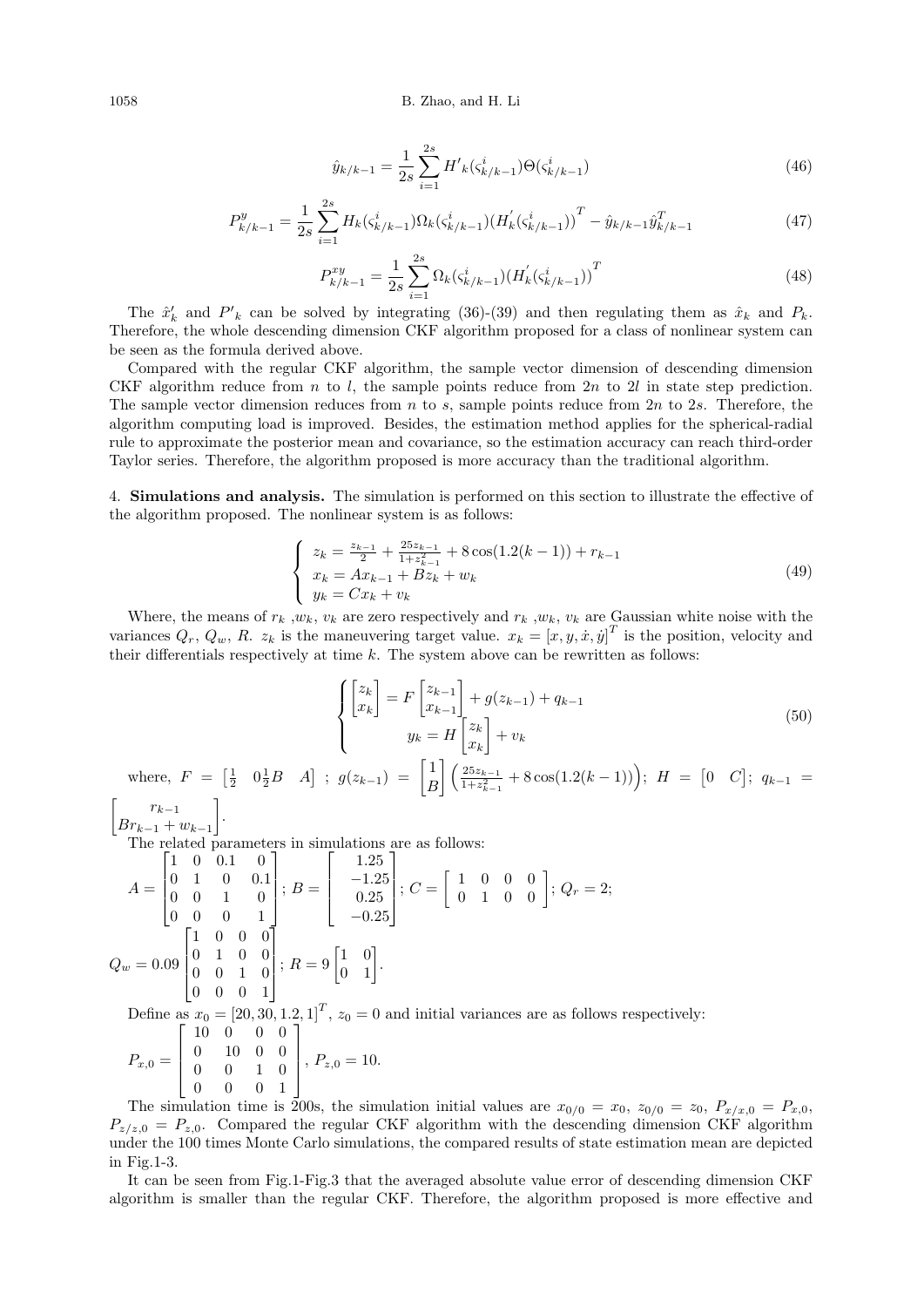

Figure 2. x-axis position estimation averaged absolute errors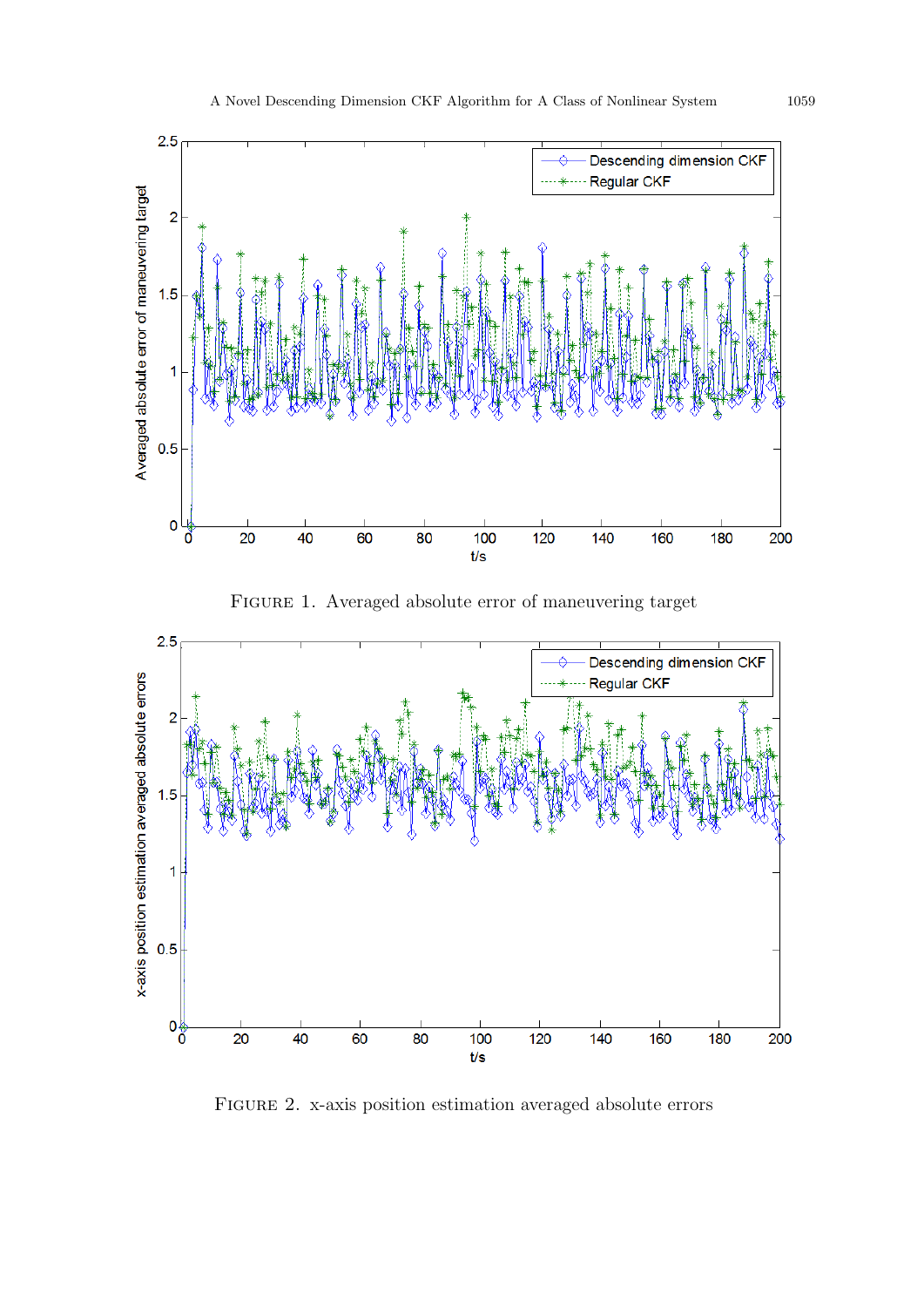

Figure 3. y-axis position estimation averaged absolute errors

| Algorithm                  | <b>Regular CKF</b> |        | <b>Descending dimension CKF</b> |        |
|----------------------------|--------------------|--------|---------------------------------|--------|
|                            | mean               | std    | mean                            | std    |
| maneuvering target values  | 1.166              | 0.3143 | 1.045                           | 0.2965 |
| x-axis position estimation | 1.674              | 0.2396 | 1.525                           | 0.1967 |
| y-axis position estimation | 1.685              | 0.2363 | 1.573                           | 0.1914 |

predominant than the traditional CKF algorithm. And then, the Table.1 also can verify the effective of the algorithm proposed.

5. Conclusions. In this paper, dealt with some special nonlinear system, how to descend then sample dimension and sample points and then reduce filter calculation are studied. A novel descending dimension CKF algorithm for a class of nonlinear system is proposed. And the simulations have performed to verify the effectiveness of the algorithm proposed. The CKF method can descend then sample dimension and sample points and reduce filter calculation for a class of nonlinear system.

## REFERENCES

- [1] K. Xiong, C. Wei, Multiple Model Adaptive Estimator for Nonlinear System with Unknown Disturbance, Asian Journal of Control, 2016.
- [2] H. I. Hsiao, J. Lee, Color image encryption using chaotic nonlinear adaptive filter, Signal Processing, vol. 117, pp. 281-309, 2015.